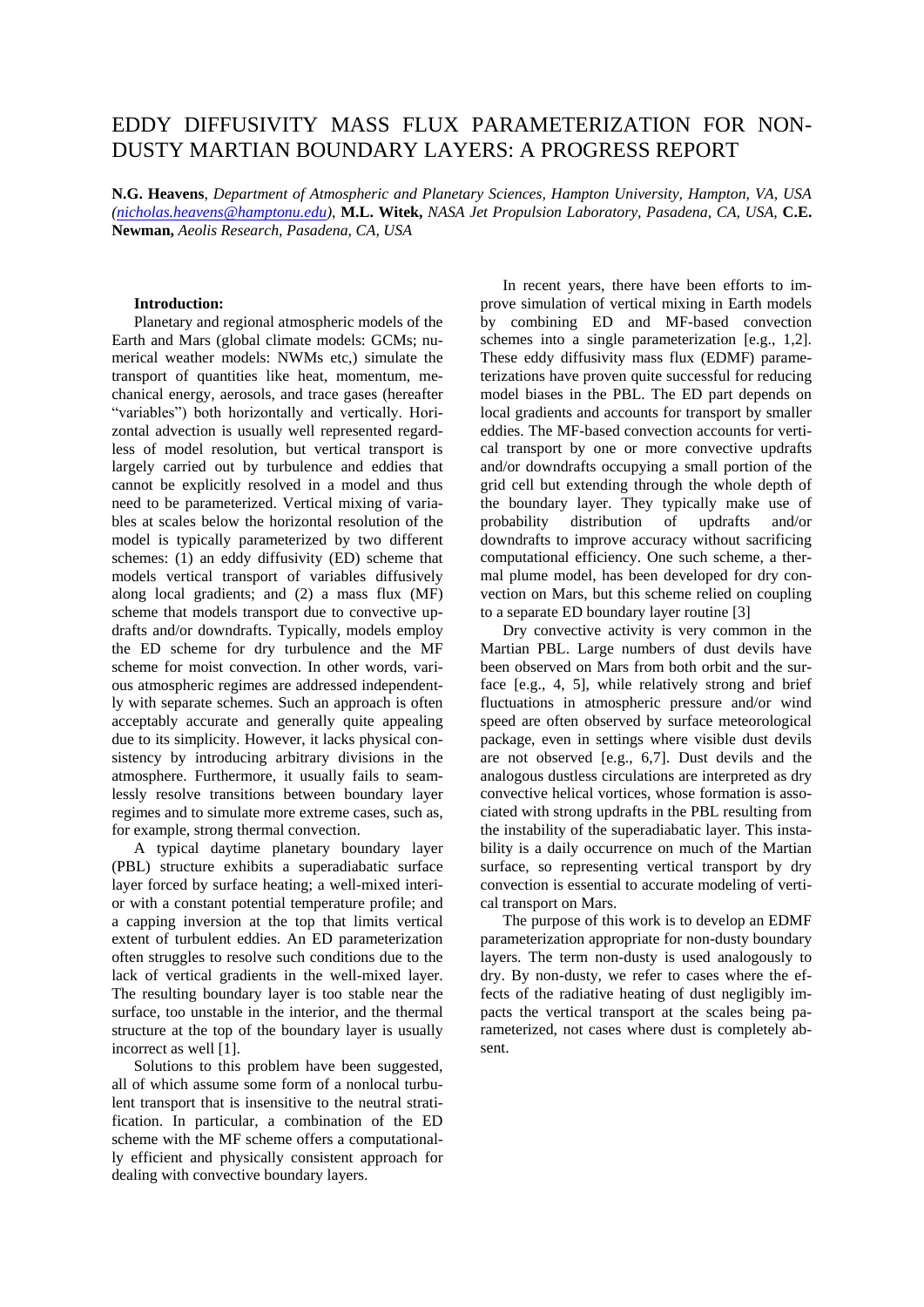

**Figure 1.** *Potential temperature (θ) profiles at different time steps from LES-WRF (solid lines) and 1D EDMF (dashed lines) simulations (four left panels). Also shown is the difference between LES and EDMF (right panel)*



**Figure 2.** *EDMF performance assessment at different time steps: LES-WRF (solid lines) vs. 1D EDMF (dashed*  lines). (top left) Updraft vertical velocity; (top right) potential temperature excess inside updrafts  $(q_{up}$  –  $\overline{q})$ ; (bottom left) turbulent flux of potential temperature  $(w'q')$  ; (bottom right) turbulent flux partitioning in the *1D model: the eddy-diffusivity part (dashed lines) and the mass-flux part (solid lines).*